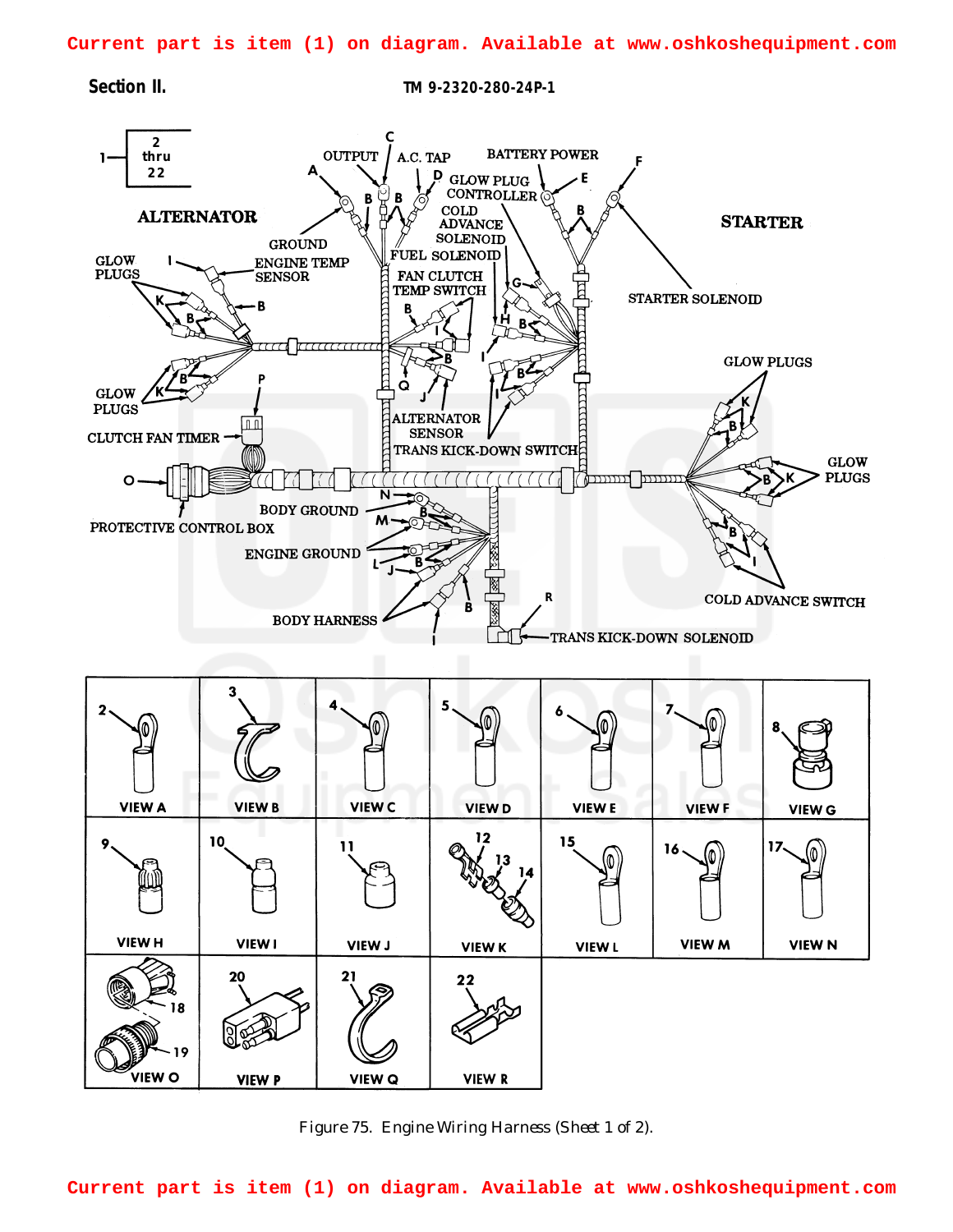**Section II. TM 9-2320-280-24P-1**



*Figure 75. Engine Wiring Harness (Sheet 2 of 2).*

**Current part is item (1) on diagram. Available at www.oshkoshequipment.com**